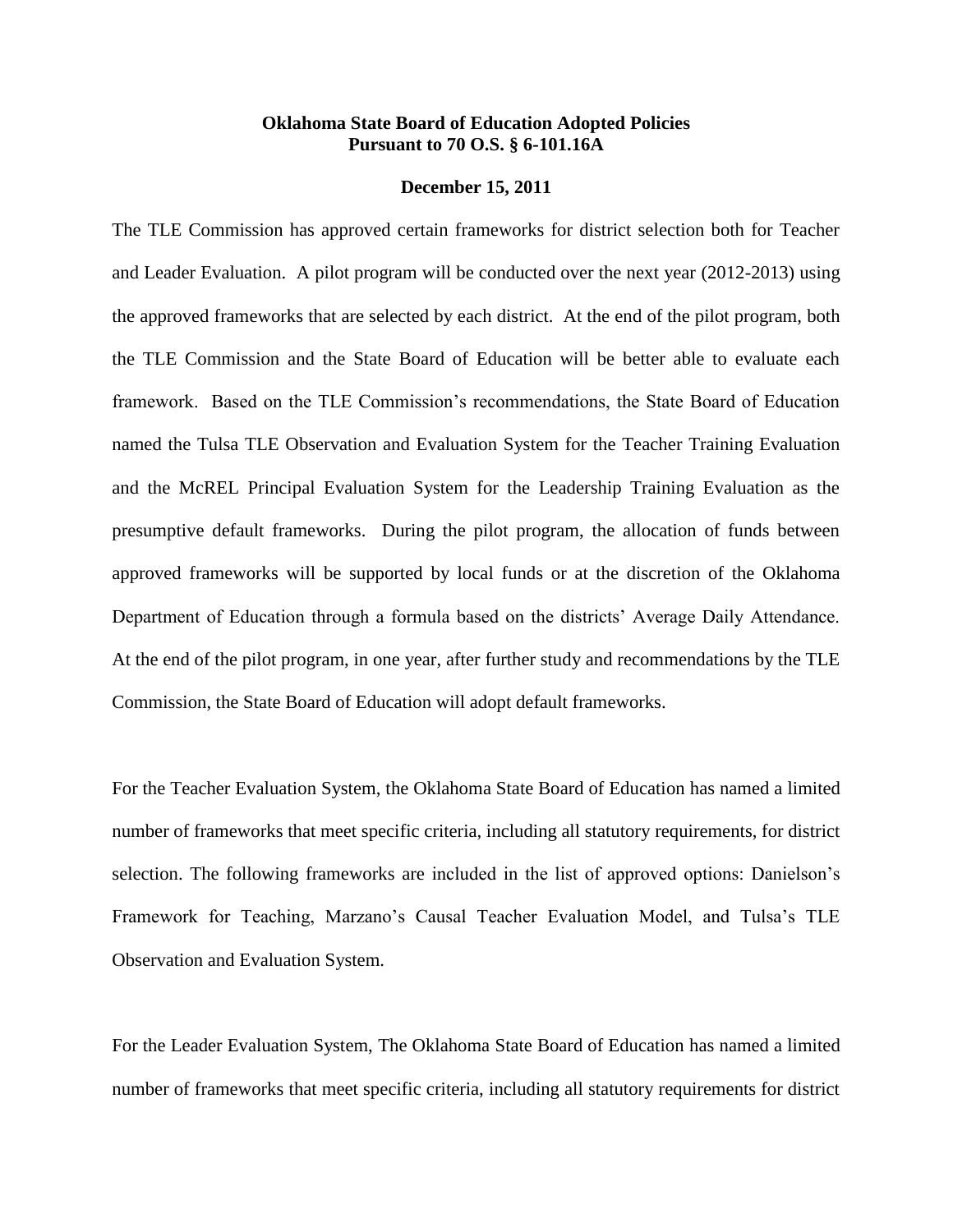selection. The following frameworks are included in the list of approved options: McREL's Principal Evaluation System (pending correlation to statutory criteria) and Reeves's Leadership Performance Matrix (pending correlation to statutory criteria).

For both the Teacher Evaluation System and the Leader Evaluation System, any modifications to the default framework or other approved frameworks must be approved by the Oklahoma State Board of Education against a specific set of criteria, including all statutory requirements, based on impact to student learning.

In regards to the quantitative portion of the Teacher and Leader Evaluation System, the Oklahoma State Board of Education approves using a Value Added Model in calculating the thirty-five percentage points attributed to student academic growth using multiple years of standardized test data for those teachers in grades and subjects for which multiple years of standardized test data exist.

In regards to the quantitative portion of the Teacher and Leader Evaluation System, the Oklahoma State Board of Education approves using a Value Added Model in calculating the thirty-five percentage points attributed to student academic growth using multiple years of standardized test data for those leaders of buildings containing grades and subjects for which multiple years of standardized test data exist.

In addressing those teachers and leaders in grades and subjects for which there is no statemandated testing measure to create a quantitative assessment, the Oklahoma State Board of